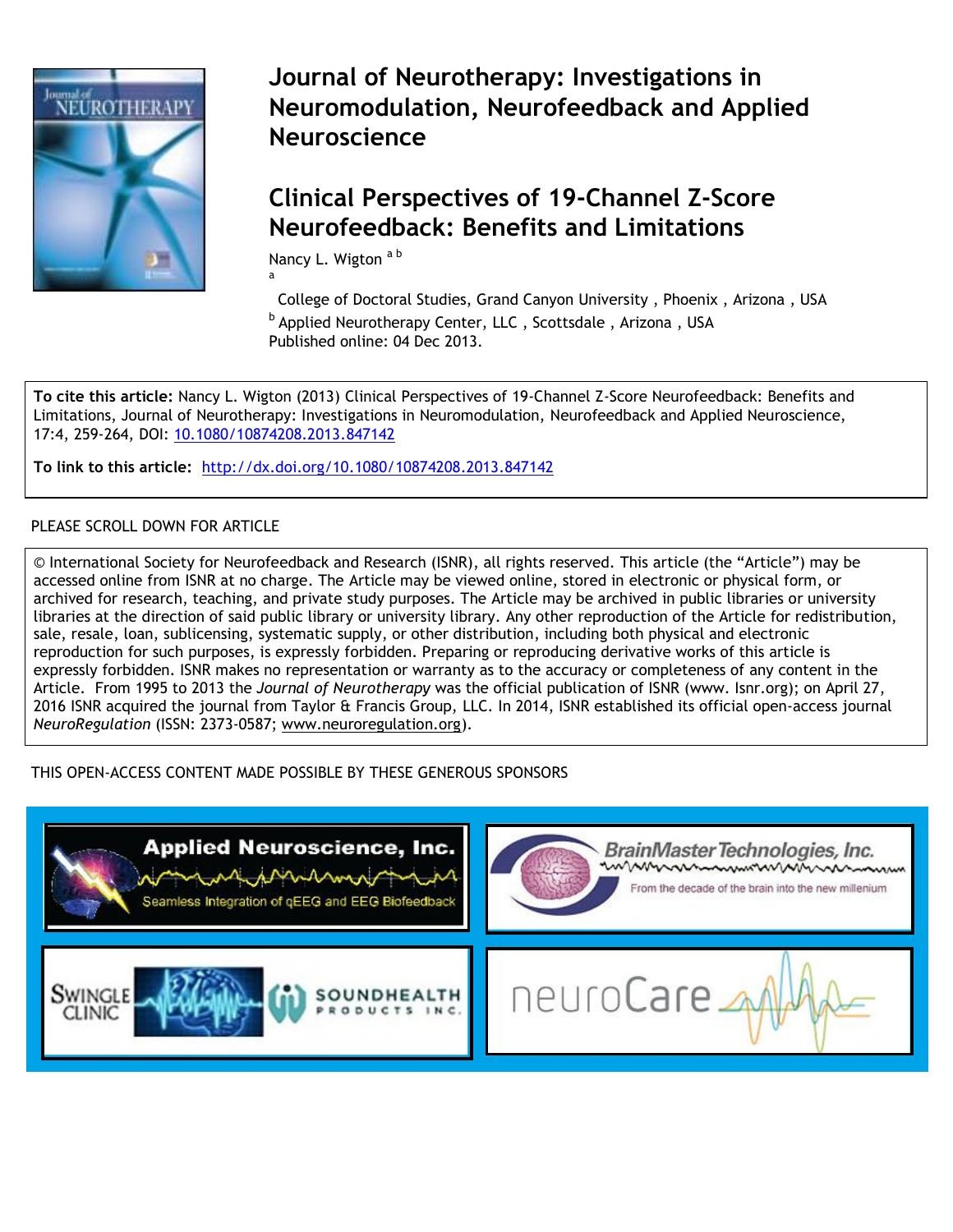Journal of Neurotherapy, 17:259–264, 2013 Copyright  $\oslash$  2013 ISNR. All rights reserved. ISSN: 1087-4208 print/1530-017X online DOI: 10.1080/10874208.2013.847142



# CLINICAL PERSPECTIVES OF 19-CHANNEL Z-SCORE NEUROFEEDBACK: BENEFITS AND LIMITATIONS

Nancy L. Wigton $1,2$ 

<sup>1</sup>College of Doctoral Studies, Grand Canyon University, Phoenix, Arizona, USA <sup>2</sup>Applied Neurotherapy Center, LLC, Scottsdale, Arizona, USA

Z-Score neurofeedback has expanded to include 19-channel models (19ZNF) such that clinicians now have the option to use from 1 to 19 electrodes in a *z*-score neurofeedback protocol. Benefits and limitations of this new model are discussed from the clinical perspective of an early adopter of 19ZNF who has more than 4 years of experience with this modality after having several years of experience with QEEG-guided NF (QNF). Comparisons between QNF and 19ZNF are discussed. It has been suggested that 19ZNF can bring about positive clinical outcomes in fewer sessions than traditional NF, which matches the author's experience (average of 38 with QNF vs. an average of 11 with 19ZNF). Unique implications of 19ZNF that have not yet been discussed in the literature, such as the advantage of once-perweek sessions, or questions about whether there could be times when change can occur too fast, are introduced. Directions for future research to further evaluate 19ZNF are suggested.

Over the last few years, a relatively new model of neurofeedback (NF) has emerged, which has generally become known as z-score NF (ZNF). The original design included four channels in 2006 and was expanded to incorporate 19 channels (19ZNF) 3 years later. Descriptions and reviews of ZNF in general, and 19ZNF specifically, are reported elsewhere in the literature (Collura, 2008; Collura, Guan, Tarrant, Bailey, & Starr, 2010; Collura, Thatcher, Smith, Lambos, & Stark, 2009; Stoller, 2011; Thatcher, 2008, 2013); therefore, this article is not an overview of the technical considerations, nor is it a commentary on the different versions developed by various manufacturers. However, after several years of conducting QEEG-guided NF (QNF), and then as a clinician who was an early adopter of 19ZNF (having employed it for more than 4 years to date), I present my clinical impressions and observations of this new model from that perspective. Also of note, although the information in this article focuses primarily on the surface formulation of 19ZNF, the observations generally apply equally to the low-resolution electromagnetic tomography (LORETA) variation of ZNF.

#### PRACTICAL MATTERS—USE OF UP TO 19 ELECTRODES

To be clear, although the technique is framed in the context of 19 channels, if one selects a linked-ear montage it is not necessary to always use all 19 electrodes; one can simply target the desired number of electrode sites in a protocol. However, the use of the Laplacian montage or LORETA ZNF does require all 19 channels to be acquired at the same time. Yet, to reap the full benefits of 19ZNF, use of all sites, usually by way of an electrode cap, has typically become the

Received 3 July 2013; accepted 17 July 2013.

The author expresses appreciation to Dr. Genomary Krigbaum for her helpful comments during the development of this article. The author is a part-time/occasional independent distributor for both manufacturers of 19ZNF products; however, any income derived is infrequent and minimal; the primary source of income is her clinical private practice.

Address correspondence to Nancy L. Wigton, MA, LPC, BCN, QEEGD, Applied Neurotherapy Center, LLC, 8841 E. Bell Road, Scottsdale, AZ 85260, USA. E-mail: nwig@cox.net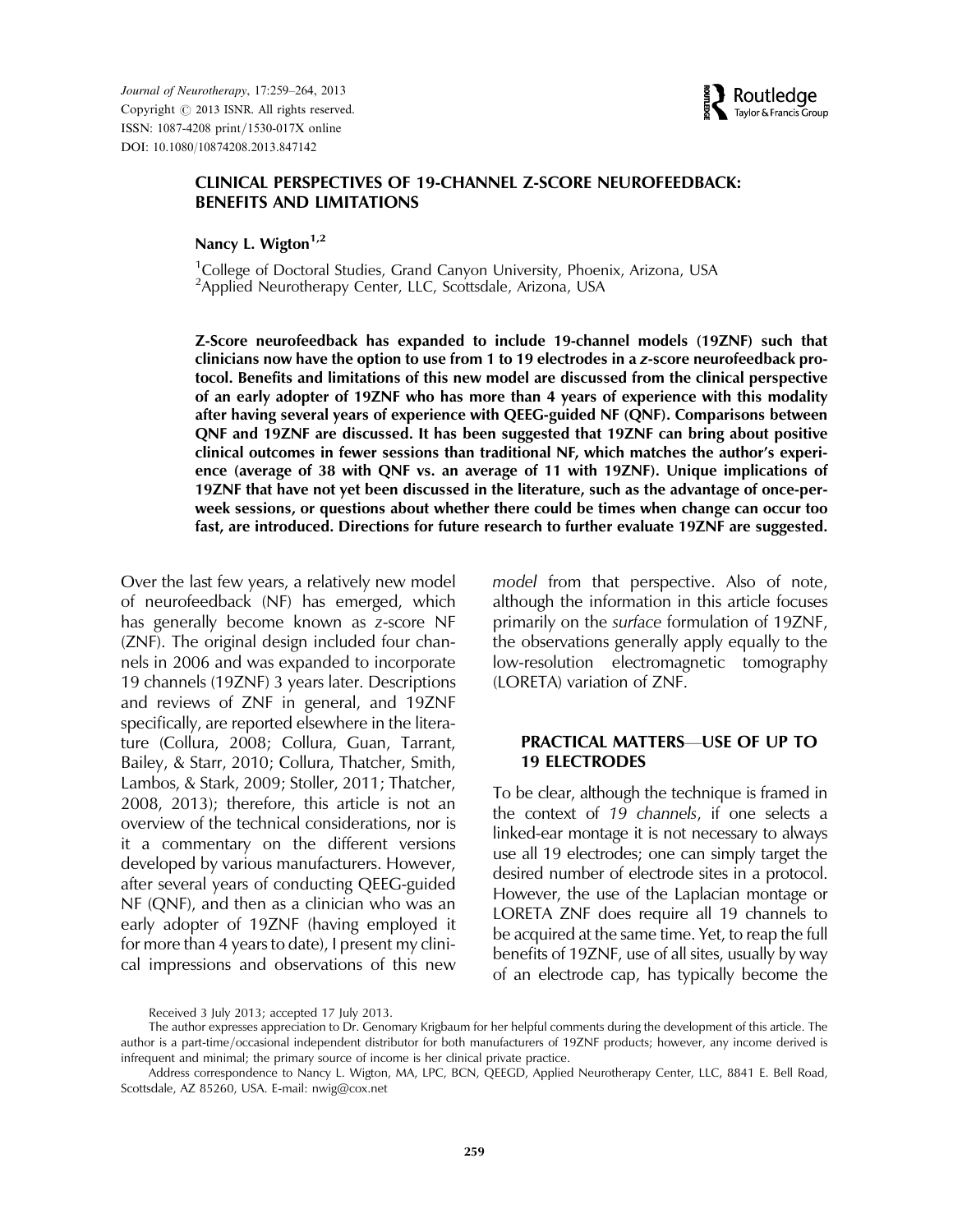norm among those who use this model. Thus the advent of 19ZNF has ushered in the practice of using an electrode cap at each session. Although some neurotherapists have expressed hesitance with this due to a perception of the cap setup being overly cumbersome, with time and practice most clinicians are able to learn to apply the cap in as little as 10 minutes. My experience has shown that it takes about the same time to attach eight separate/individual electrodes as it does to apply the electro-cap. The discussion here is geared toward the use of all 19 electrodes in each session.

## **BENEFITS**

The 19ZNF model is different in two primary respects—the first is session parameters, and the second is the ability to gather full QEEG data in each session; there are benefits and limitations to both differences.

#### Session Parameters

With my implementation of 19ZNF, session parameters are different from traditional NF in terms of number of sessions for case completion and session frequency. Although my prior experience with QNF shows a track record of number of sessions to case completion being an average of 38 over a 6-year period (nonpublished data); with 19ZNF the average is 11 sessions to case completion over a period of 3 years (Wigton & Krigbaum, 2012). In addition, with 19ZNF I have moved to a model of session frequency being once per week, with training time being as little as 20 minutes per session. This paradigm shift results in several implications. Although it is easy to focus on the benefits of completing a case in a range of 10 to 15 sessions, perhaps more significant is the session frequency of once per week. Although both contribute to a higher probability of case completion, having to schedule only one session in a week is substantial in that it leads to more consistent session attendance (fewer cancelations) and less chance of the clients getting burned-out on perceived tedious training parameters, which results in less resistance from clients who

perceive NF as ''boring.'' Many neurotherapists are likely familiar with the scenario of the client getting bored with the training screens available for the NF session. A case example here is a male adolescent who found NF to be incessantly tedious, yet remained polite enough to not resist the process. At one point during his treatment, two sessions per week were scheduled during a school break. This proved to be extremely taxing on his patience and demonstrated how a session frequency of more than once weekly would have proved disastrous to the overall case success. Thus by coming only once a week, and for fewer sessions total, most clients are frequently able to achieve treatment goals before the risk of burnout becomes a factor in the case.

The other notable advantage of fewer sessions is the resulting lower cost to the client. This not only makes 19ZNF more accessible by being more affordable but also contributes to a reduced likelihood of terminating treatment prematurely. In reviewing my case histories, with the QNF model 42% of clients terminated treatment early, whereas only 12% of 19ZNF clients have prematurely ended neurotherapy; thus, even though the primary reasons for early termination are the same for both models (financial and/or scheduling), completion rates appear improved with 19ZNF.

Another additional benefit of 19ZNF is the reports of how it can bring a certain degree of clinical symptom improvement in only a handful of sessions (Rutter, 2011; Wigton, 2009; Wigton, 2010b). This may be advantageous in that it appears possible that clients can move down the road in terms of symptom resolution, and then come back at a later time to progress farther in the treatment. Although this is not the ideal condition for 19ZNF success, this can be beneficial for clients of limited resources (financial or time). One case comes to mind where the gentleman initially presented with anxiety symptoms. His baseline Beck Anxiety Index (BAI) was 57, and after six sessions (in as many weeks) he reported his symptoms had greatly improved and his BAI had improved to 35. A year later he came back hoping to do more 19ZNF but was only able to complete one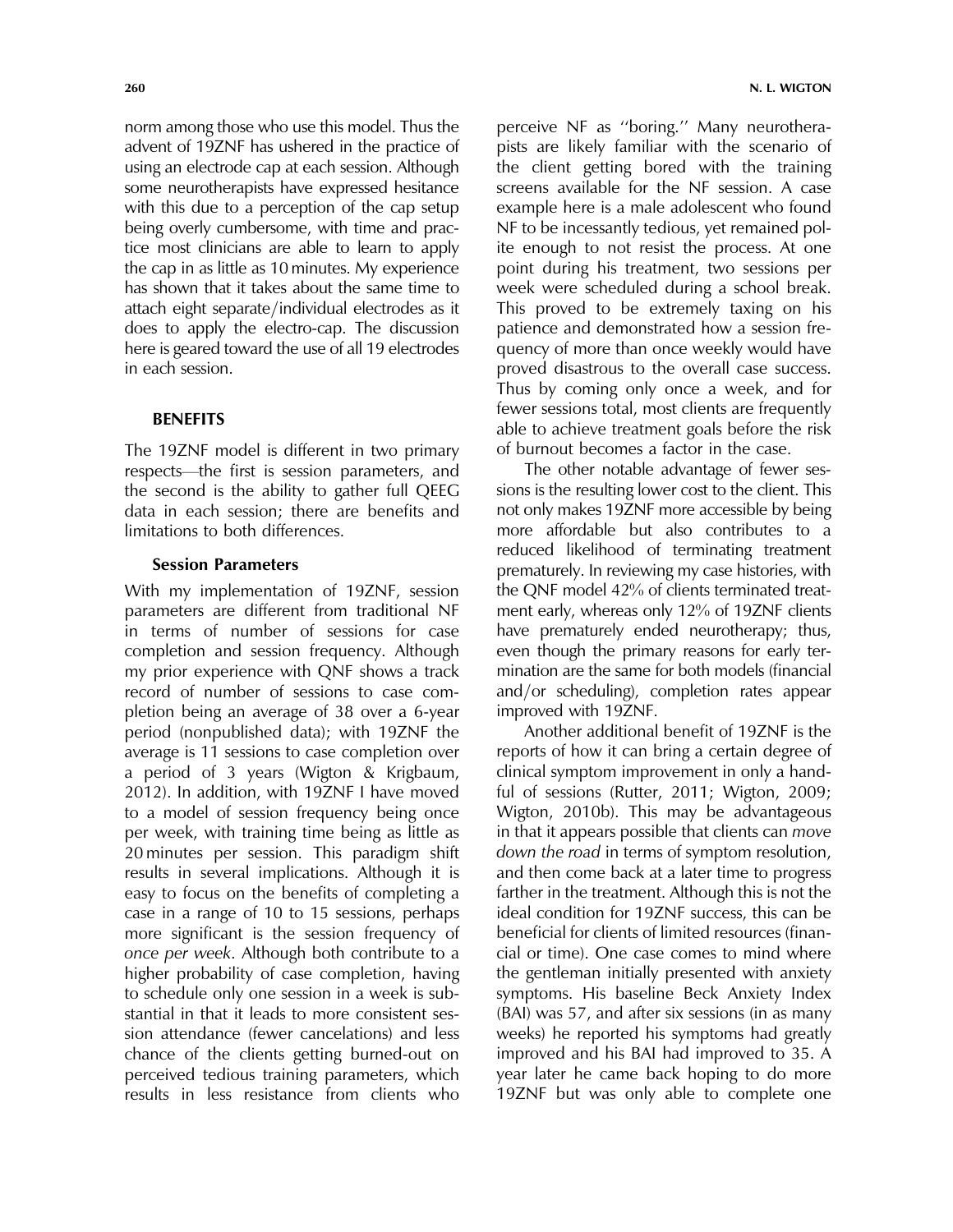session. At his posttreatment 1-year follow-up, his BAI had improved slightly to 33. He returned again 9 months later, and although he was able to complete only a couple of sessions, his BAI had remained at 33 at the 21-month follow-up. Thus illustrating, in this case, not only did six sessions of 19ZNF improve symptoms, but the gains attained held for nearly 2 years after the initial treatment. Therefore, in this case and others where session attendance was intermittent, gains nonetheless were still achieved, demonstrating how even those with inconsistent session attendance may still gain benefits from 19ZNF.

## QEEG Data in Every Session

With QNF the typical model is to collect the QEEG data, process the EEG after the data-collection session, later develop the NF protocol, then repeat the exact same protocol for the next 20 or so sessions, then repeat the QEEG to assess for change. However, with 19ZNF not only can the full QEEG be collected and processed, but a tailored protocol can be developed based on the QEEG data of that day—all in one session. Thus it is possible to tailor changes not only in the NF protocol individualized to the person, but with the most current QEEG data available for that session. This also means that QEEG data can be tracked from session to session, as well as plotting the topographical images on a chart for both the clinician and client (or parents of client) to see. Being able to see QEEG topographical images from session to session provides a more tangible sense of change (as well as progression toward the mean) and has become a very popular part of the session. Most clients really enjoy seeing how their QEEG has changed from the prior week. Moreover the accumulation of per session QEEGs provides actionable data for research and study. Where QNF allows for observations of QEEGs at time points only of pre-, perhaps mid- (i.e., 20 sessions), and sometimes posttreatment (likely  $40+$  sessions, if the client is willing), 19ZNF provides a window to observe the changes in the QEEG from session to session throughout the treatment process. It remains to be seen if various patterns of QEEG changes are revealed/discovered that have not been available to study prior to 19ZNF.

#### LIMITATIONS

Yet even as advantageous as 19ZNF is, it is not without limitations. Perhaps the greatest limitation is that 19ZNF has a fairly steep learning curve for the neurotherapist. In addition to knowing how to develop, setup, and run a 19ZNF session, the clinician must also be proficient in acquiring, processing, and interpreting QEEG data. This also means that to fully leverage the potential of 19ZNF, someone with clinical expertise needs to develop the protocol for each session. Even when variously available symptom checklist options are employed, clinical judgment is still needed to agree or overrule an automatically developed protocol. Thus more clinician training and expertise is needed to fully gain the benefits of 19ZNF. Consequently, the expanded use of 19ZNF will likely require models wherein technician-level personnel in multistation clinics can run protocols.

With respect to the change in session parameters, 19ZNF is more time and labor intensive within the individual sessions. Although it can be done, the clinician is still somewhat challenged to complete the electro-cap setup, acquire, process, and interpret the QEEG data, develop and set up the protocol, and run the protocol—all in one session. Moreover when the clinician opts to manually create a new protocol in each session, this requires additional session time as well. Fortunately, because as little as 20 minutes of 19ZNF actual training time is sufficient, there is more time for the other setup elements in the session. However, a clinician would be wise to dedicate time for reviewing the accumulated session and QEEG data between sessions to ensure proper tracking and treatment planning throughout the process. Finally, because fewer sessions means lower cost for the client, it may also call for a restructured business model as it means a potential of less overall income per client. However, some clinicians see clients every 30 min, thus seeing two clients in an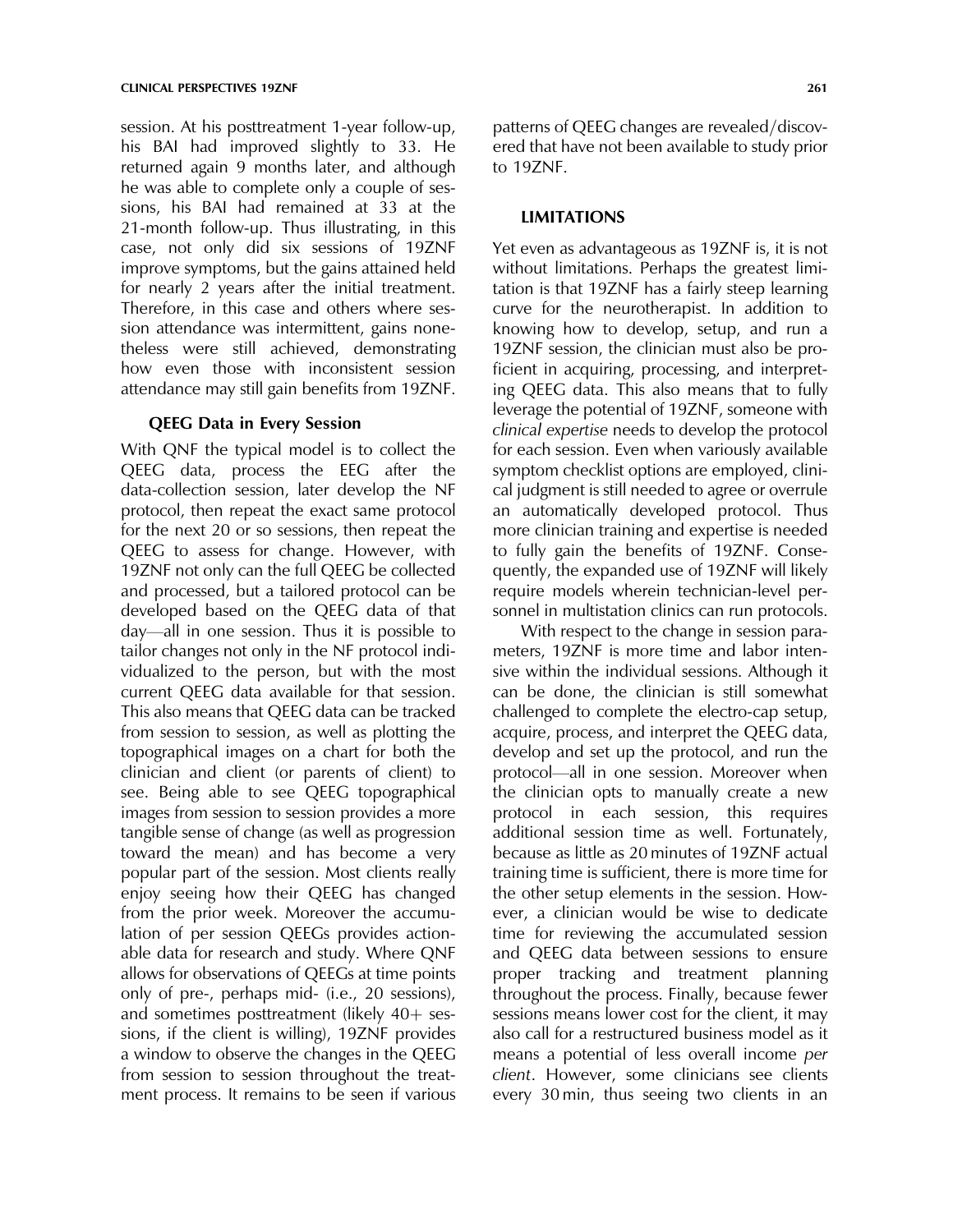hour. The 19ZNF model requires at least a 50-min session, particularly with requirements for cleaning electrode caps afterward. In this case, having to charge double the price for 19ZNF may eliminate the financial advantages of fewer sessions. In addition, there is an increase in supplies and equipment cost. First, the necessity of having a 19-channel amplifier, as well as a companion reference database package, also necessitates a higher initial capital outlay. Then, there is the need for multiple electrode caps and associated supplies, all of which need occasional replacement and/or maintenance. Consequently, for all the aforementioned reasons, many clinicians find it reasonable or necessary to adjust fees to more adequately address these financial concerns. However, even with a higher per-session fee to the client, the overall cost for the entire course of 19ZNF treatment provided by therapists who are already conducting 45- to 50-min-long sessions can still be more affordable than the  $40+$  session framework of traditional NF.

With respect to fewer sessions, an important point to note is that although one may initially think there could be no downside to achieving faster clinical improvement, I would propose it may be possible to bring about change too quickly in some situations. A case in point involves one adult female client who had experienced lifelong severe medicationresistant anxiety. This was a case early in the 19ZNF implementation process, and sessions were scheduled for twice per week in accordance with traditional models. However, in only four 19ZNF sessions, over the course of 2 weeks, this client had almost complete remission of all anxiety symptoms. This sudden change in her affective state, however positive, was a somewhat difficult adjustment for her. As a result it was necessary to temporarily cease the 19ZNF sessions while she addressed adjusting to the change in psychotherapy sessions. Thus this case is a good example that although bringing about clinical improvement faster than traditional NF is desirable, affecting that change in a relatively gradual time frame can have merit. Although this is but a single

example, the implications are worthy of consideration. For example, in cases where the patient is on psychotropic medication when starting 19ZNF, rapid changes could present therapeutic challenges when accounting for the potential of overmedication effects. Thus, 19ZNF clinicians would be wise to attend to these elements as part of the treatment planning process; however, here too, the once per week paradigm appears advantageous.

The ability to acquire and collect full QEEG data at each session also has limitations. There can be a sense of data overload where the neurotherapist can be challenged to know how to maximize the use of the increased data acquired from each session. Further, the clinician may struggle to fully account for the complete QEEG data during the real-time confines of the 19ZNF session. Each QEEG record produces metrics such as absolute power, relative power, coherence, phase, and power ratios for the linked-ears, Laplacian, and averagereference montages; and if LORETA is also employed this adds an expanded level of data as well. Thus it is important to learn which metrics are essential to focus on for each client. In addition, there is a practical matter that acquiring more data requires more computer hard-drive storage space as well as attention to data management practices (i.e., backup, etc.).

## FUTURE DIRECTIONS FOR RESEARCH

Clearly, as has been the case with NF since its inception, there is a need for further research, and particularly controlled research, with 19ZNF. Although NF has recently gained more acceptance regarding efficacy, much of the supporting literature, by way of metaanalyses and reviews, is largely concerning the theta/beta ratio and slow cortical potential models (Arns, de Ridder, Strehl, Breteler, & Coenen 2009; Brandeis, 2011; Gevensleben, Rothenberger, Moll, & Heinrich, 2012; Lofthouse, Arnold, Hersch, Hurt, & DeBeus, 2012; Niv, 2013; Pigott, De Biase, Bodenhamer-Davis, & Davis, 2013). Regarding 19ZNF, although there have been a handful of conference talks and poster presentations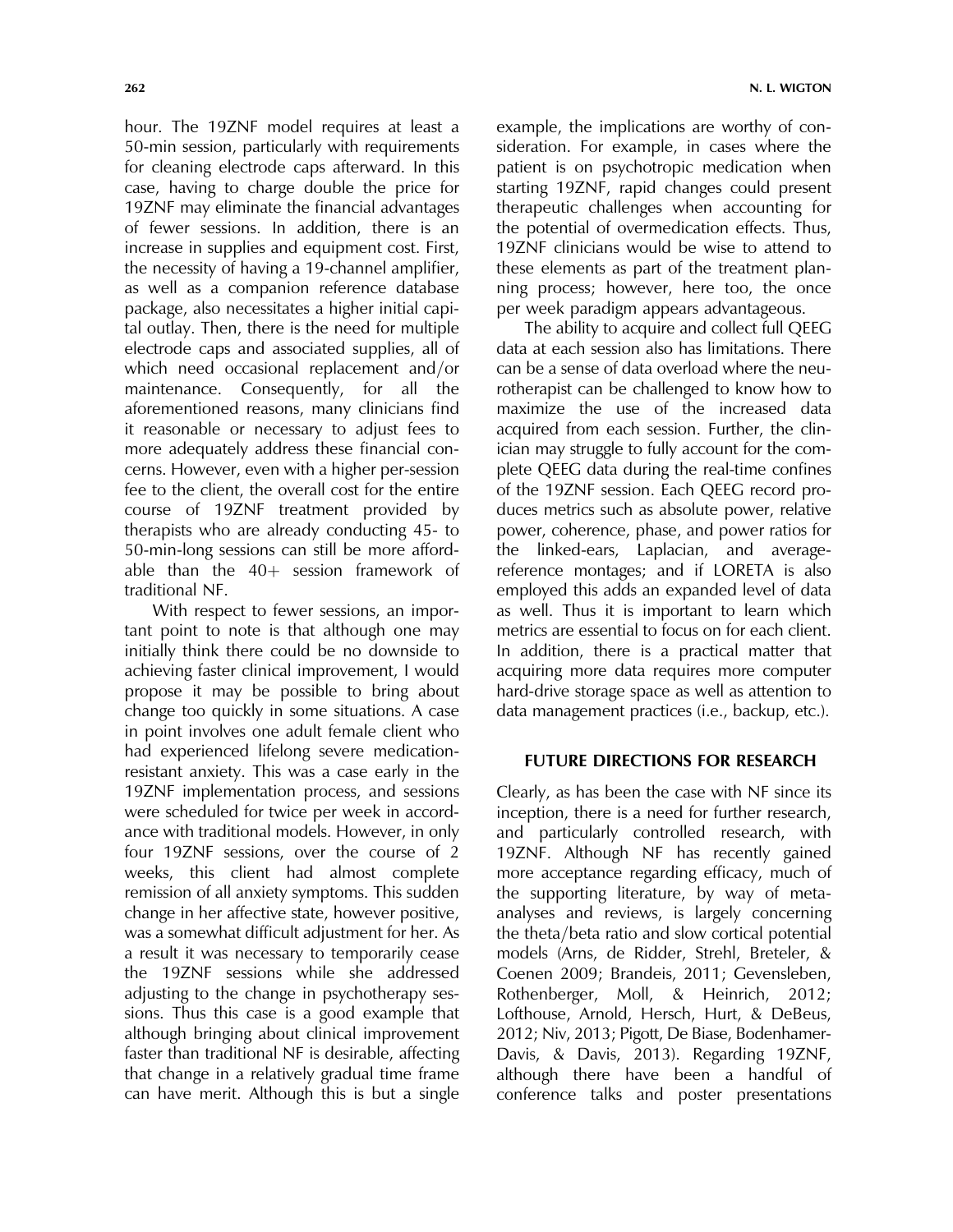(Koberda, Moses, Koberda, & Koberda, 2012b; Rutter, 2011; Wigton, 2010a, 2010b; Wigton & Krigbaum, 2012), as of the writing of this article, there are only two peer-reviewed empirical reports published addressing (surface) 19ZNF (Hallman, 2012; Koberda, Moses, Koberda, & Koberda, 2012a), and both are single case studies. Thus there is much that needs to be addressed with 19ZNF research. Starting points for research would be empirical evaluations of efficacy of 19ZNF (does it lead to positive clinical outcomes) as well as comparison studies between traditional NF and 19ZNF models (does 19ZNF consistently yield results in fewer sessions or result in comparable, or even stronger, clinical outcomes). Moreover, comparisons between different implementations of 19ZNF (surface vs. LORETA, or between various software platforms) would be helpful, and an examination of how QEEG data changes and/or how z-scores progress toward the mean as a result of 19ZNF would be advantageous. Also important would be research evaluating long-term follow-up data to determine if the benefits of 19ZNF, with fewer sessions, produce comparable maintenance in comparison with other NF models.

# **CONCLUSION**

In this brief review of 19ZNF there are clearly both benefits and limitations; however, in my professional experience it has shown that the benefits clearly win out. My experience with 19ZNF to date has been very positive in that it allows me to see more clients (thereby impacting more lives) and help them achieve treatment goals faster, with a more affordable modality, involving less tedium than traditional NF. However, limitations such as a steeper learning curve, higher start-up costs, longer sessions, and the potential for data overload may hinder some neurotherapists from pursuing this model. Moreover, in the rush to decrease the number of sessions it will be important to consider in which situations it may be prudent to bring about changes somewhat gradually. Ultimately, though, I believe the potential for improved cost to the client and streamlined (yet data-rich) session parameters, show promise to build a better public perception of NF as well as lead to improved NF research studies.

#### REFERENCES

- Arns, M., de Ridder, S., Strehl, U., Breteler, M., & Coenen, A. (2009). Efficacy of neurofeedback treatment in ADHD: The effects on inattention, impulsivity and hyperactivity: A meta-analysis. Clinical EEG and Neuroscience, 40, 180–189.
- Brandeis, D. (2011). Neurofeedback training in ADHD: More news on specificity. Clinical Neurophysiology, 122, 856–857.
- Collura, T. F. (2008, April). Whole-head normalization using live Z-scores for connectivity training. NeuroConnections, 12–15.
- Collura, T. F., Guan, J. G., Tarrant, J., Bailey, J., & Starr, F. (2010). EEG biofeedback case studies using live z-score training and a normative database. Journal of Neurotherapy, 14, 22–46.
- Collura, T. F., Thatcher, R. W., Smith, M. L., Lambos, W. A., & Stark, C. R. (2009). EEG biofeedback training using live z-scores and a normative database. In T. H. Budzynski, H. K. Budzynski, J. R. Evans, & A. Abarbanel (Eds.), Introduction to quantitative EEG and neurofeedback: Advanced theory and applications (2nd ed., pp. 29–59). Burlington, MA: Elsevier.
- Gevensleben, H., Rothenberger, A., Moll, G. H., & Heinrich, H. (2012). Neurofeedback in children with ADHD: Validation and challenges. Expert Reviews of Neurotherapeutics, 12, 447–460.
- Hallman, D. W. (2012). 19-channel neurofeedback in an adolescent with FASD. Journal of Neurotherapy, 16, 150–154.
- Koberda, J. L., Moses, A., Koberda, L., & Koberda, P. (2012a). Cognitive enhancement using 19-electrode z-score neurofeedback. Journal of Neurotherapy, 16, 224–230.
- Koberda, J. L., Moses, A., Koberda, P., & Koberda, L. (2012b, September). Comparison of the effectiveness of  $z$ -score surface/ LORETA 19-electrodes neurofeedback to